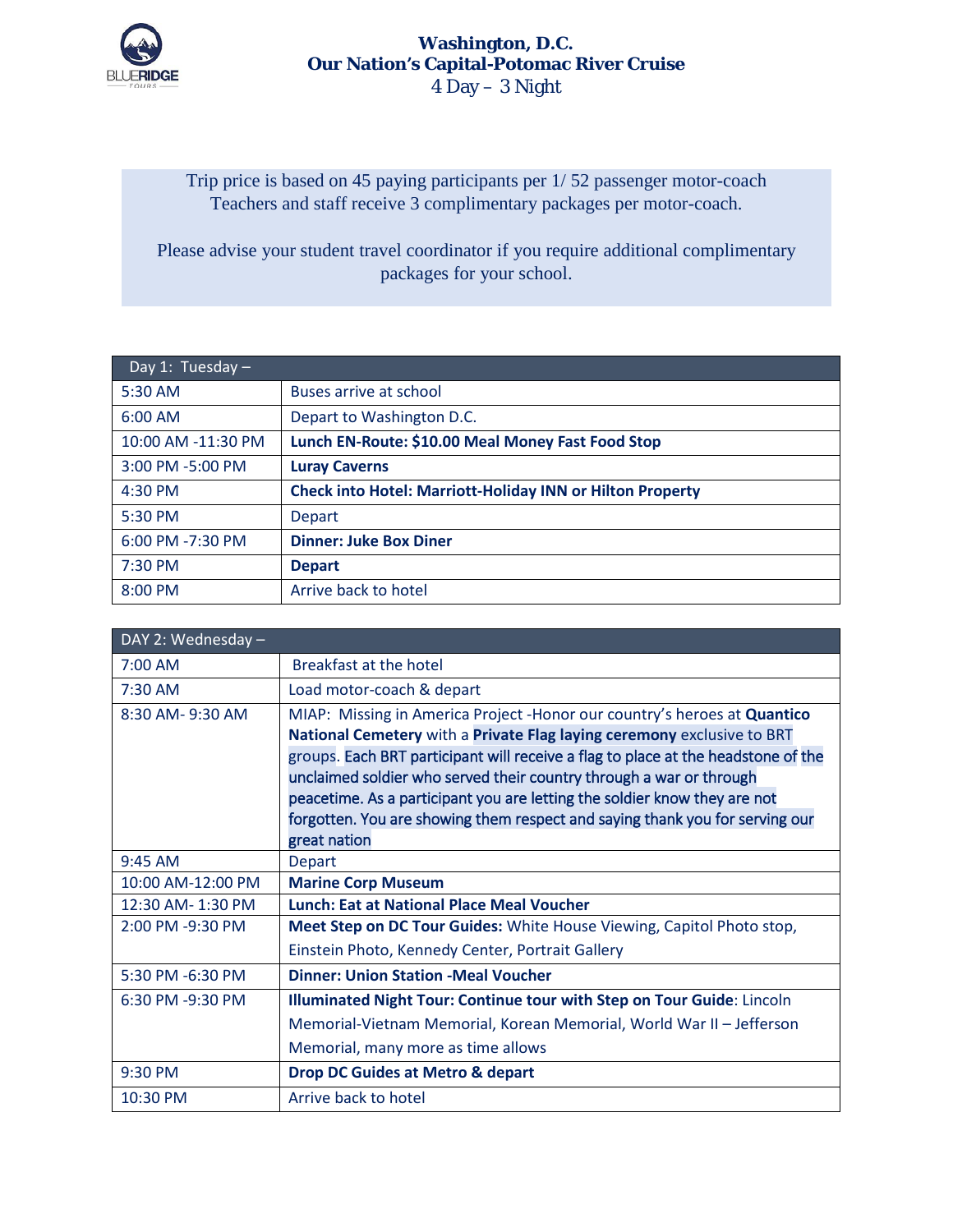

## **Washington, D.C. Our Nation's Capital-Potomac River Cruise**  4 Day – 3 Night

| DAY 3: Thursday $-$ |                                                                         |  |  |  |
|---------------------|-------------------------------------------------------------------------|--|--|--|
| $7:00$ AM           | Breakfast at the hotel                                                  |  |  |  |
| 7:30 AM             | Load motor-coach & depart                                               |  |  |  |
| 8:30 AM-11:00 AM    | <b>Walking Tour of Arlington Cemetery</b>                               |  |  |  |
| 11:15 AM            | <b>Depart</b>                                                           |  |  |  |
| 11:45 AM-12:30 PM   | Lunch: Magill's Meal Boxes-Subs, chips, cookies, fruit, water           |  |  |  |
|                     | <b>Delivered in front of Air and Space Museum</b>                       |  |  |  |
| 12:35 AM -5:00 PM   | Smithsonian's Museum - Air and Space, Natural History, American History |  |  |  |
| 5:15 PM             | Load buses in front of Natural History Museum & depart                  |  |  |  |
| 6:00 PM             | <b>Board a Spirit Cruise on the Potomac River</b>                       |  |  |  |
| 7:00 PM -10:00 PM   | <b>Potomac River Cruise -DJ- Dance</b>                                  |  |  |  |
| 10:15 PM            | Depart                                                                  |  |  |  |
| 10:45 PM            | <b>Arrive back to hotel</b>                                             |  |  |  |

| DAY 4: Friday -    |                                    |  |  |  |
|--------------------|------------------------------------|--|--|--|
| 7:00 AM            | Breakfast at the hotel             |  |  |  |
| $8:00$ AM          | Load luggage                       |  |  |  |
| 8:30 AM            | Load buses and depart              |  |  |  |
| 8:30 AM -11:00 AM  | <b>Mount Vernon House Tour</b>     |  |  |  |
| 11:15 AM           | Depart                             |  |  |  |
| 11:30 AM -12:30 PM | <b>Lunch: Old Country Buffet</b>   |  |  |  |
| 12:45 PM           | <b>Depart for School</b>           |  |  |  |
|                    | <b>Dinner EN-route Meal Money</b>  |  |  |  |
| 10:30 PM           | Approximate arrival back to school |  |  |  |

| <b>PACKAGE INCLUDES:</b>                     |                                                 |  |
|----------------------------------------------|-------------------------------------------------|--|
| <b>Deluxe Motor-coach Transportation</b>     | <b>Marine Corp Museum</b>                       |  |
| 3 Nights Hotel Accommodations                | <b>White House Viewing</b>                      |  |
| <b>Team Blue Tour Director</b>               | Capitol Photo Stop                              |  |
| Prepaid Gratuities for Drivers & Travel Team | Smithsonian's -Air and Space, Natural History   |  |
| <b>Arlington Cemetery</b>                    | <b>American History Museum</b>                  |  |
| Illuminated Night Tours - Lincoln Memorial   | Mount Vernon & House Tour                       |  |
| Korean Memorial. Vietnam, World War II       |                                                 |  |
| <b>MIAP</b>                                  | Potomac River Cruise -DJ-Dance                  |  |
| Jefferson, Martin Luther King, FDR,          | White House and Capitol Photo stop and viewing, |  |
| <b>Einstein Photo</b>                        | Kennedy Center, Portrait Gallery                |  |